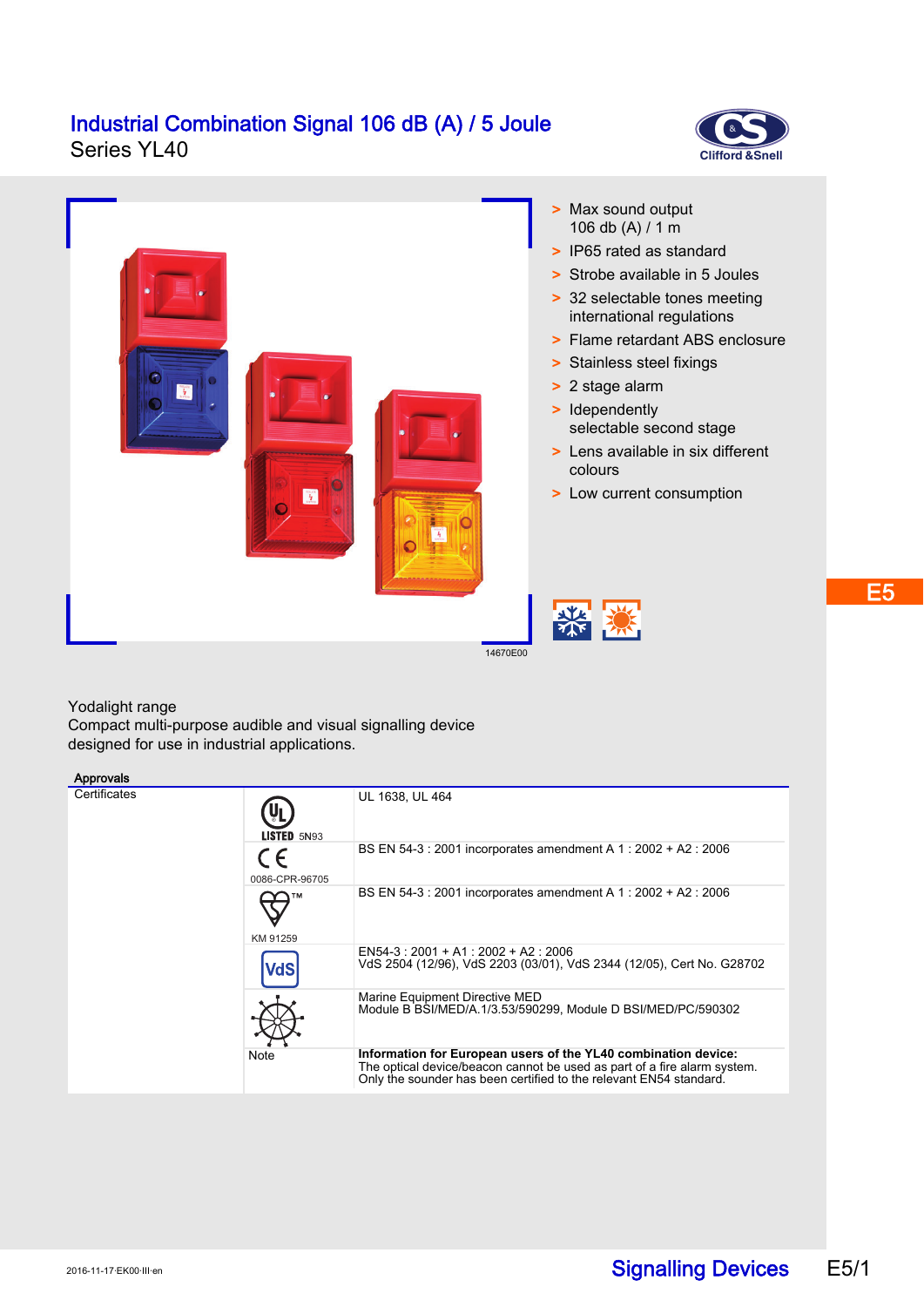

Selection Table

| Version                                                                                                    | Enclosure<br>colour | Flash<br>energy | Rated<br>operational<br>voltage | Lens<br>colour | Order number            | Art. no. | Weight      |
|------------------------------------------------------------------------------------------------------------|---------------------|-----------------|---------------------------------|----------------|-------------------------|----------|-------------|
| YL40 Sounder/Strobe                                                                                        | red normal          | 5J              | 24 V DC                         | amber          | YL40/D50/A/RN/WR        | 204507   | kg<br>0.510 |
| combination,                                                                                               | (RN)                |                 |                                 | red            | YL40/D50/R/RN/WR        | 204540   | 0.510       |
| BS EN 54-3 + MED,<br>standard devices                                                                      |                     |                 | 115 V AC                        | green          | YL40/D50/G/RN/WR        | 211992   | 0.510       |
|                                                                                                            |                     |                 |                                 | opal           | YL40/D50/O/RN/WR        | 204527   | 0.510       |
|                                                                                                            |                     |                 |                                 | blue           | YL40/D50/B/RN/WR        | 204518   | 0.510       |
|                                                                                                            |                     |                 |                                 | clear          | YL40/D50/C/RN/WR        | 211993   | 0.510       |
|                                                                                                            |                     |                 |                                 | amber          | YL40/L50/A/RN/WR        | 204552   | 0.570       |
|                                                                                                            |                     |                 |                                 | red            | YL40/L50/R/RN/WR        | 204562   | 0.570       |
|                                                                                                            |                     |                 |                                 | green          | <b>YL40/L50/G/RN/WR</b> | 204557   | 0.570       |
|                                                                                                            |                     |                 |                                 | opal           | YL40/L50/O/RN/WR        | 211994   | 0.570       |
|                                                                                                            |                     |                 |                                 | blue           | YL40/L50/B/RN/WR        | 211995   | 0.570       |
|                                                                                                            |                     |                 |                                 | clear          | YL40/L50/C/RN/WR        | 211996   | 0.570       |
|                                                                                                            |                     |                 | 230 V AC                        | amber          | YL40/N50/A/RN/WR        | 204570   | 0.570       |
|                                                                                                            |                     |                 |                                 | red            | YL40/N50/R/RN/WR        | 204588   | 0.570       |
|                                                                                                            |                     |                 |                                 | green          | YL40/N50/G/RN/WR        | 211997   | 0.570       |
|                                                                                                            |                     |                 |                                 | opal           | YL40/N50/O/RN/WR        | 211998   | 0.570       |
|                                                                                                            |                     |                 |                                 | blue           | YL40/N50/B/RN/WR        | 211999   | 0.570       |
|                                                                                                            |                     |                 |                                 | clear          | YL40/N50/C/RN/WR        | 212000   | 0.570       |
| <b>YL40 Sounder/Strobe</b>                                                                                 | red normal          | 5 J             | 24 V DC                         | amber          | YL40/D50/A/RN/UL        | 204595   | 0.510       |
| combination,<br>UL certification                                                                           | (RN)                |                 |                                 | red            | YL40/D50/R/RN/UL        | 204599   | 0.510       |
|                                                                                                            |                     |                 |                                 | green          | YL40/D50/G/RN/UL        | 212001   | 0.510       |
|                                                                                                            |                     |                 |                                 | opal           | YL40/D50/O/RN/UL        | 212002   | 0.510       |
|                                                                                                            |                     |                 |                                 | blue           | YL40/D50/B/RN/UL        | 212003   | 0.510       |
|                                                                                                            |                     |                 |                                 | clear          | YL40/D50/C/RN/UL        | 212004   | 0.510       |
|                                                                                                            |                     |                 | 115 V AC                        | amber          | YL40/L50/A/RN/UL        | 204600   | 0.570       |
|                                                                                                            |                     |                 |                                 | red            | YL40/L50/R/RN/UL        | 204788   | 0.570       |
|                                                                                                            |                     |                 |                                 | green          | YL40/L50/G/RN/UL        | 212005   | 0.570       |
|                                                                                                            |                     |                 |                                 | opal           | YL40/L50/O/RN/UL        | 212006   | 0.570       |
|                                                                                                            |                     |                 |                                 | blue           | YL40/L50/B/RN/UL        | 212007   | 0.570       |
|                                                                                                            |                     |                 |                                 | clear          | YL40/L50/C/RN/UL        | 212008   | 0.570       |
|                                                                                                            |                     |                 | 230 V AC                        | amber          | YL40/N50/A/RN/UL        | 212009   | 0.570       |
|                                                                                                            |                     |                 |                                 | red            | YL40/N50/R/RN/UL        | 210155   | 0.570       |
|                                                                                                            |                     |                 |                                 | green          | YL40/N50/G/RN/UL        | 212010   | 0.570       |
|                                                                                                            |                     |                 |                                 | opal           | YL40/N50/O/RN/UL        | 212011   | 0.570       |
|                                                                                                            |                     |                 |                                 | blue           | YL40/N50/B/RN/UL        | 212012   | 0.570       |
|                                                                                                            |                     |                 |                                 | clear          | YL40/N50/C/RN/UL        | 212013   | 0.570       |
| YL40 Sounder/Strobe                                                                                        | red normal<br>(RN)  | 5 J             | 24 V DC                         | amber          | YL40/D50/A/RN/WR/VDS    | 212014   | 0.510       |
| combination,<br><b>VDS</b> certification                                                                   |                     |                 |                                 | red            | YL40/D50/R/RN/WR/VDS    | 212015   | 0.510       |
|                                                                                                            |                     |                 |                                 | green          | YL40/D50/G/RN/WR/VDS    | 212016   | 0.510       |
|                                                                                                            |                     |                 |                                 | opal           | YL40/D50/O/RN/WR/VDS    | 212017   | 0.510       |
|                                                                                                            |                     |                 |                                 | blue           | YL40/D50/B/RN/WR/VDS    | 212018   | 0.510       |
|                                                                                                            |                     |                 |                                 | clear          | YL40/D50/C/RN/WR/VDS    | 212019   | 0.510       |
| Note<br>Other voltages and variants are available. Please contact your local sales office for more details |                     |                 |                                 |                |                         |          |             |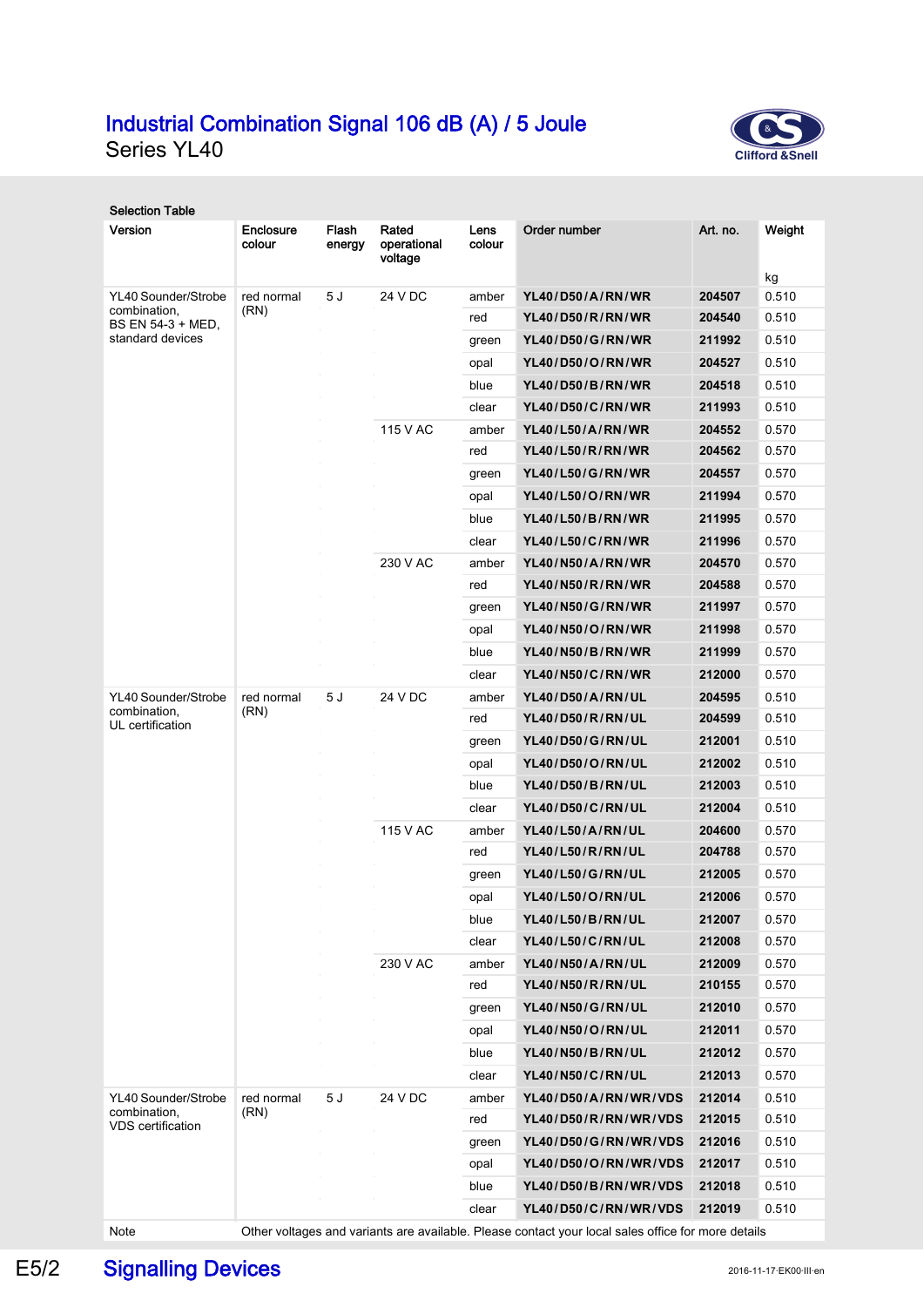

| <b>Technical Data</b>                                        |                                                                                                                                                                                                                                                                                                   |                                   |             |       |  |  |  |
|--------------------------------------------------------------|---------------------------------------------------------------------------------------------------------------------------------------------------------------------------------------------------------------------------------------------------------------------------------------------------|-----------------------------------|-------------|-------|--|--|--|
| Electrical data                                              |                                                                                                                                                                                                                                                                                                   |                                   |             |       |  |  |  |
| Rated operational voltage                                    | 24 or 48 V DC<br>115 or 230 V AC                                                                                                                                                                                                                                                                  |                                   |             |       |  |  |  |
| Current consumption                                          | 24 V DC<br>343 mA                                                                                                                                                                                                                                                                                 |                                   |             |       |  |  |  |
|                                                              | 48 V DC                                                                                                                                                                                                                                                                                           |                                   | 187 mA      |       |  |  |  |
|                                                              | 115 V AC                                                                                                                                                                                                                                                                                          |                                   | 127 mA      |       |  |  |  |
|                                                              | 230 V AC                                                                                                                                                                                                                                                                                          |                                   | 118 mA      |       |  |  |  |
|                                                              |                                                                                                                                                                                                                                                                                                   |                                   | at tone 1   |       |  |  |  |
| Operational parameters                                       | + or - 10% of nominal                                                                                                                                                                                                                                                                             |                                   |             |       |  |  |  |
| Line monitoring                                              | line monitoring excludes additional voltage options:                                                                                                                                                                                                                                              |                                   |             |       |  |  |  |
|                                                              | 3 wire, 2 stage or 2 wire, single stage: monitor via reverse polarity<br>2 wire, 2 stage i.e. bi-polar inputs: monitor via threshold (applied voltage < 1 V)<br>monitor via reverse polarity                                                                                                      |                                   |             |       |  |  |  |
| Acoustic data                                                |                                                                                                                                                                                                                                                                                                   |                                   |             |       |  |  |  |
| Volume                                                       | max. 106 dB (A)                                                                                                                                                                                                                                                                                   |                                   |             |       |  |  |  |
| Volume control                                               | 18 dB (A) adjustment                                                                                                                                                                                                                                                                              |                                   |             |       |  |  |  |
| Sound stages                                                 |                                                                                                                                                                                                                                                                                                   | 2, independantly selectable tones |             |       |  |  |  |
| Sound selection                                              | via DIL switch                                                                                                                                                                                                                                                                                    |                                   |             |       |  |  |  |
| Luminous characteristics                                     |                                                                                                                                                                                                                                                                                                   |                                   |             |       |  |  |  |
| Light source                                                 | Xenon flash tube                                                                                                                                                                                                                                                                                  |                                   |             |       |  |  |  |
| Flash energy                                                 | 5J                                                                                                                                                                                                                                                                                                |                                   |             |       |  |  |  |
| Flash rate                                                   | 1 per second                                                                                                                                                                                                                                                                                      |                                   |             |       |  |  |  |
| Light intensity<br>Candela Seconds<br>Effective candela (cd) |                                                                                                                                                                                                                                                                                                   |                                   |             |       |  |  |  |
|                                                              | clear                                                                                                                                                                                                                                                                                             | 72 10                             |             | 14.44 |  |  |  |
|                                                              | red                                                                                                                                                                                                                                                                                               | 8.92                              |             | 1.186 |  |  |  |
|                                                              | amber                                                                                                                                                                                                                                                                                             | 25.52                             |             | 5.111 |  |  |  |
|                                                              | blue                                                                                                                                                                                                                                                                                              | 14.09                             |             | 2.82  |  |  |  |
|                                                              | green                                                                                                                                                                                                                                                                                             | 29.70                             |             | 5.946 |  |  |  |
|                                                              | opal                                                                                                                                                                                                                                                                                              | 65.78                             |             | 13.17 |  |  |  |
| Lens colour                                                  | amber, red, green, opal, blue, clear                                                                                                                                                                                                                                                              |                                   |             |       |  |  |  |
| <b>Ambient conditions</b>                                    |                                                                                                                                                                                                                                                                                                   |                                   |             |       |  |  |  |
| Operating temperature                                        | Standard variants:<br>$-25$ +55 °C                                                                                                                                                                                                                                                                |                                   |             |       |  |  |  |
| range                                                        |                                                                                                                                                                                                                                                                                                   | VDS certified variants:           | $-25+40 °C$ |       |  |  |  |
|                                                              | $-35+66$ °C<br>UL certified variants:                                                                                                                                                                                                                                                             |                                   |             |       |  |  |  |
| Storage temperature                                          | $-40 + 70$ °C                                                                                                                                                                                                                                                                                     |                                   |             |       |  |  |  |
| Max. relative humidity                                       | 93% $\pm$ 3 at 40 °C                                                                                                                                                                                                                                                                              |                                   |             |       |  |  |  |
| <b>Mechanical data</b>                                       |                                                                                                                                                                                                                                                                                                   |                                   |             |       |  |  |  |
| Material                                                     |                                                                                                                                                                                                                                                                                                   |                                   |             |       |  |  |  |
| Enclosure                                                    | flame retardant ABS                                                                                                                                                                                                                                                                               |                                   |             |       |  |  |  |
| Lens cover                                                   | polycarbonate, flame retardant                                                                                                                                                                                                                                                                    |                                   |             |       |  |  |  |
| Assembly parts                                               | stainless steel fixings                                                                                                                                                                                                                                                                           |                                   |             |       |  |  |  |
| Labels                                                       | polyester foil, adhesive                                                                                                                                                                                                                                                                          |                                   |             |       |  |  |  |
| Degree of protection                                         | IP65 (IEC60529)                                                                                                                                                                                                                                                                                   |                                   |             |       |  |  |  |
| <b>Mounting / Installation</b>                               |                                                                                                                                                                                                                                                                                                   |                                   |             |       |  |  |  |
| Assembly                                                     | Should be mounted to a reasonably flat wall or bulkhead of suitable material using the internal<br>fixing holes. The recommended fixing screws are dia. 4.5 mm max, x 20 mm long. To maintain the<br>integrity of the weather seal, the cable entry must be fitted using a suitable sealed gland. |                                   |             |       |  |  |  |
| Connection                                                   | V DC variants separate input and output 2,5mm <sup>2</sup> terminals<br>V AC variants 2,5mm <sup>2</sup> terminals                                                                                                                                                                                |                                   |             |       |  |  |  |